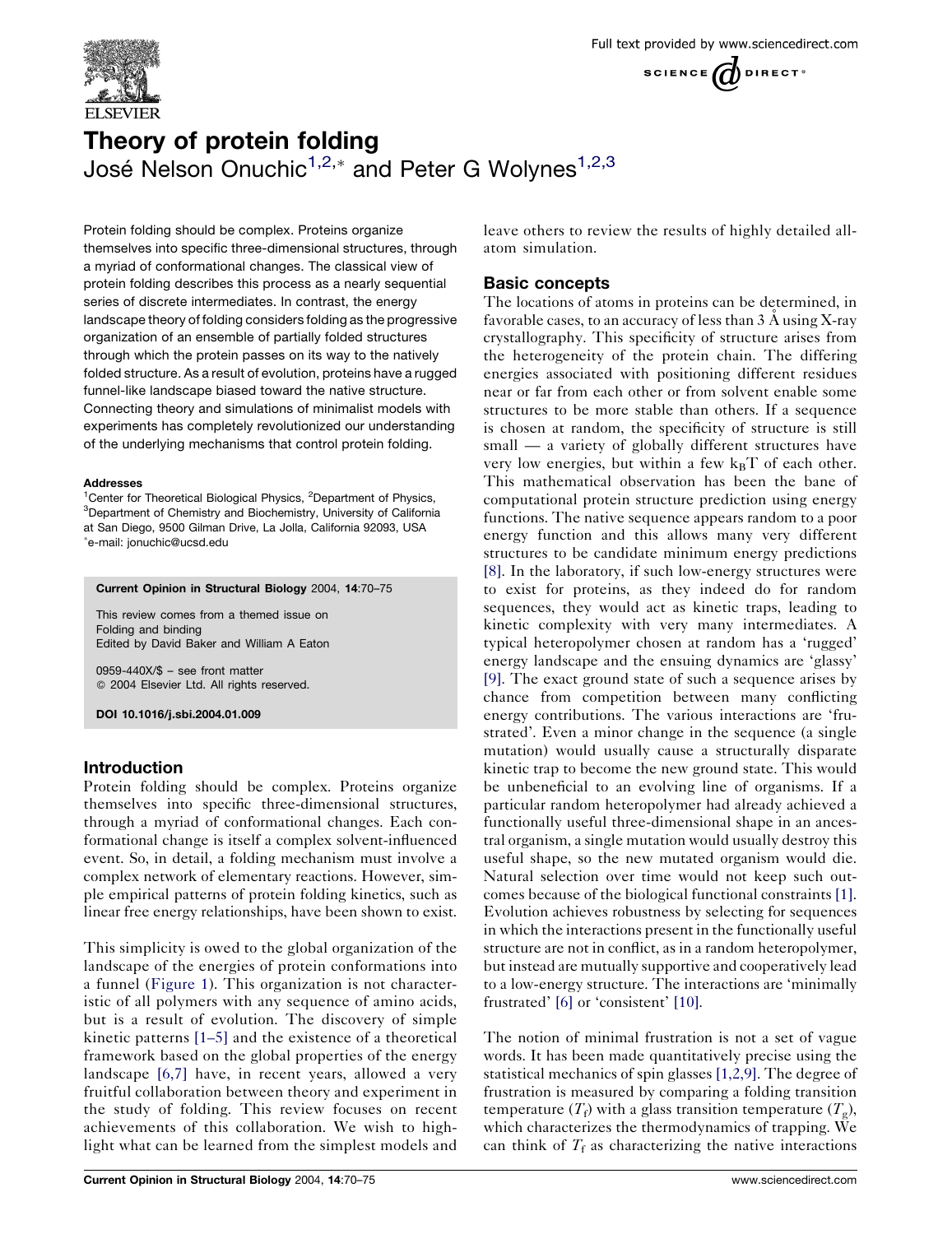<span id="page-1-0"></span>

Evolution works on a rather crude energy scale; on this scale, folding landscapes are robust and funnel like (b). Disallowed mutations may cost as much as 10  $k_B T$ . The choice of detailed folding mechanism occurs at a much finer energy scale, a little larger than the thermal fluctuations (reflected in the schematic representation of the traps in the funnel that are a few  $k_B T$  deep). Barriers to folding [around  $k_B T$  (a)] are a relatively small fraction of the total binding energy (around 100  $k_B T$ ) of the native folded structure, because a good deal of the binding must be cancelled by a concomitant entropy loss (this is the renormalized energy including effects of the solvation free energy). Folding and unfolding barriers that are the result of the non-perfect cancellation between energy and configurational entropy are subtler still in energy scale, but can exceed  $k_B T$ . Thus, an experiment may seem to reveal dramatically different mechanisms for two very similar sequences that fold to the same structure (represented by the ensemble of paths called route 1 or route 2). However, the overall funnel-like landscape is basically the same in both cases (figure prepared by Jason Wiskerchen).

found in the folded structure and  $T_{\rm g}$  as measuring the strength of the non-native interactions that would be present in other configurations. Simulations of simple models show that sequences with a high  $T_f/T_g$  ratio fold faster than most sequences [\[11,12\]](#page-4-0) and with few intermediates. Although older energy functions for structure prediction lead to significant frustration, the quantitative minimal frustration principle has been successfully used to dramatically improve energy functions for structure

prediction, as shown in Figure 2 [\[13,14\]](#page-4-0). The quantitative theory of minimal frustration also provides an automated algorithm for designing sequences that can efficiently fold to nearly unique structures [\[15\].](#page-4-0) There is much evidence that real sequences have evolved to have less frustration than even our best existing energy functions predict.

For an evolved protein, the mutually supportive, cooperative and consistent nature of the interactions in the



Results obtained using an energy function whose parameters are learned from the variational form of the minimal frustration (MFP). Structure prediction results for an FF domain (69 residues) from human HYPA/FBP11 (PDB code 1H40; CASP5 target T0170). (a) Superposition of the best structure submitted to CASP5 (blue), from the Schulten-Wolynes groups, and the native structure (red) (C $\alpha$  rmsd 5.6 Å). (b) Superposition of the best Q-score predicted structure from a newly developed associative memory (AM)/water potential (blue) and the native structure (red) (Ca rmsd 3.7 Å). This potential is nonadditive and is inferred using the MFP on crystallographic dimer structures, ensuring that the binding processes are funneled as well (Z Luthey-Schulten, PG Wolynes et al., unpublished). (Figure prepared by Garegin Papoian.)

Figure 2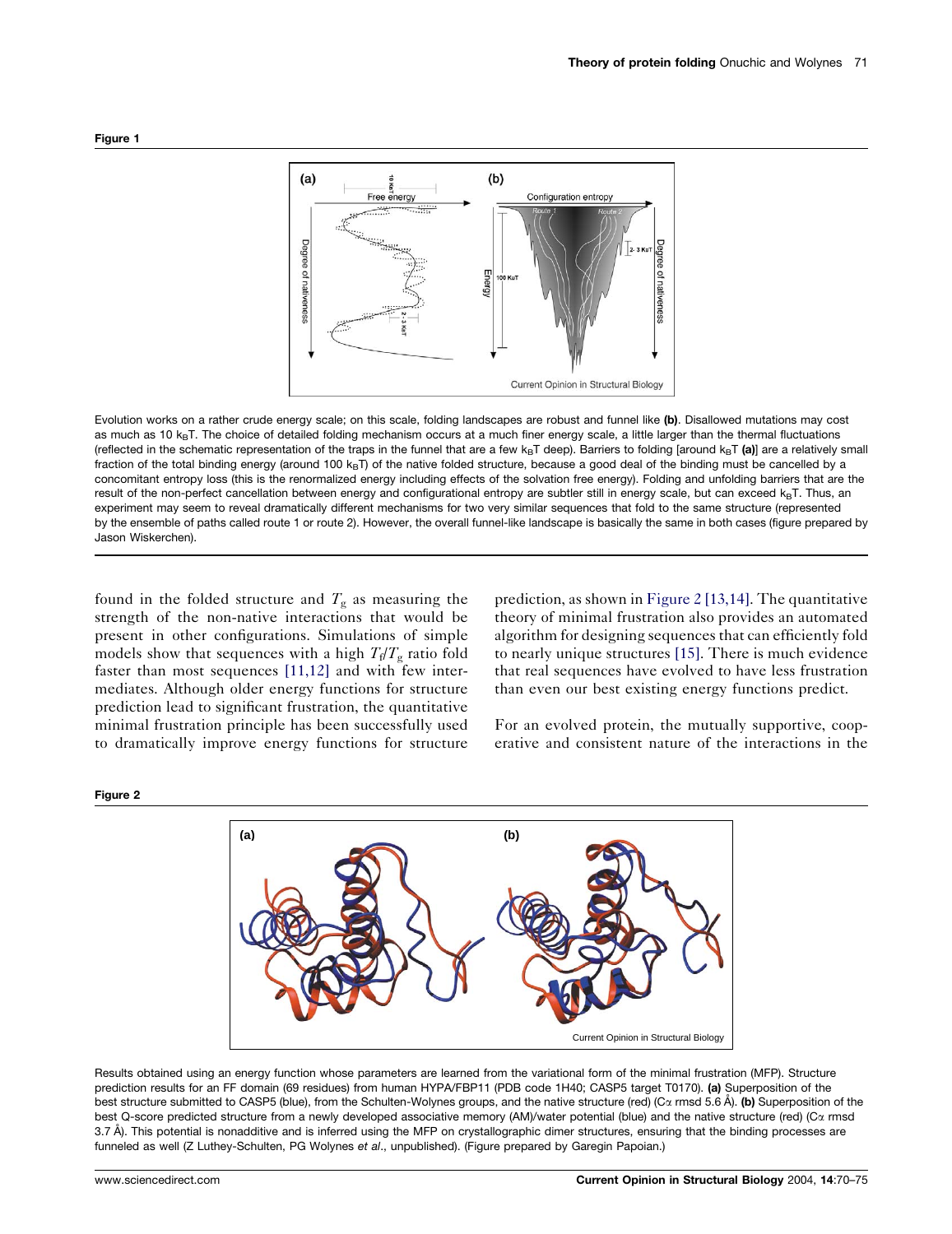native structure means that a collective coordinate measuring distance to the native structure by itself gives a good indication of the energy of a particular configuration. The energy will decrease, on average, as we form structures that are more and more similar to the native structure of a natural protein. The energy landscape is 'funneled' [\[1,2,7\].](#page-4-0)

The funneled organization of the energy landscape dominates the kinetics of folding. First, the funneling suggests that the process of folding will be hard to destroy by mutation as long as stability is maintained. Mild mutation will initially shift the folding routes and, if one set of routes to the native structure is completely blocked by a very destabilizing mutation, another set of routes will take over, as long as the final structure is stable. Second, funneling requires that a bottleneck must block an entire set of folding routes. Such a bottleneck explains the often-observed exponential folding kinetics and there must therefore be ensembles of structures through which the system must pass to fold. These are called 'transition state ensembles' [\[16\]](#page-4-0). They do not consist of saddle points on the energy surface but rather high-energy intermediate structures. The stability of transition state ensembles will largely be acquired by making use of interactions present in the native structure. Funneling therefore implies a general correlation between folding stability changes and folding rates. The funnel-like nature of the landscape also implies that the relationship between stability and rate will generally only be (logarithmically) linear over a limited range of stability change. Funneling also leads to Hammond behavior (i.e. the transition state ensemble becomes less native if the protein becomes more stable through solvent environment or temperature changes). In an extreme case, downhill folding may be expected. If folding is downhill, further increases in stability will not speed folding and, without bottlenecks, nonexponential kinetics will be expected. The simple kinetic behavior expected of a funneled landscape resembles the observed patterns of the folding of small single-domain proteins [\[1\]](#page-4-0). Highly frustrated systems would exhibit a variety of different kinetic traps caused by landscape ruggedness and kinetic changes under mildly different thermodynamic conditions. The theoretical study of perfectly funneled landscapes then is a good place to begin a theoretical treatment of folding kinetics. Perfect funnel or 'Go' models thus are a kind of 'perfect gas' limit for real folding. It is important to understand the dynamics implied by a perfect funnel, if only to uncover the specific effects that cause deviations [\[1,2\].](#page-4-0)

# Perfect funnel landscapes and common features of folding mechanisms

A funneled landscape is responsible for the robust ability of proteins to fold. However, a variety of detailed mechanisms may exist on a funneled energy landscape.

For example, secondary structures may form before or after collapse, sidechains may order before or after the mainchain topology, one domain of a protein may fold before another. As no particular evolutionary advantage is apparent for any of these mechanisms, it is reasonable to expect to see examples of them all.

The global landscape topography is determined by evolution. Evolution works on a rather crude energy scale, making sure that folding landscapes are robust and funnel like. Disallowed mutations may cost as much as  $10 \text{ kgT}$ . The choice of detailed folding mechanism occurs at a much finer energy scale, a little larger than the thermal fluctuations. Barriers to folding (around  $k_BT$ ) are a relatively small fraction of the total binding energy (around  $100 \text{ kg}$ T) of the native folded structure, because a good deal of the binding must be cancelled by a concomitant entropy loss (this is the renormalized energy including effects of solvation). Folding and unfolding barriers that are the result of the non-perfect cancellation between energy and configurational entropy are subtler still in energy scale, but can exceed  $k_B T$ . Thus, an experiment may seem to reveal dramatically different mechanisms for two very similar sequences that fold to the same structure [\(Figure 1](#page-1-0)).

Although the detailed mechanisms of folding are therefore less robust than structure, the funnel landscape has an enormous influence on the mechanism and many features of folding trajectories are common to several different detailed mechanisms. Such common patterns can be inferred from perfect funnel models — as most naturally occurring proteins have sufficiently reduced energetic frustration, the funnel landscape idea thus implies the notion, now quite well accepted as a general guideline (with exceptions), that 'topology determines folding mechanism'.

Perfect funnel or Go models include only interactions that stabilize the native structure. We discuss here coarsegrained models [\[17–21\]](#page-4-0) and not detailed all-atom plus explicit solvent simulations [\[22–30\].](#page-4-0) The simplest models assume that stabilization of the native structure monotonically increases as pairs of residues are brought together (many groups). In this approximation, bottlenecks must arise from the various ways entropy and energy compensate while assembling the fold. Using a pairwise additive  $C\alpha$  model with a Go potential, the main structural components of the transition state ensembles of small proteins such as protein A, CI2 and SH3 were accurately reproduced [\[31\].](#page-4-0) Even more impressively, this model captured both the transition state ensembles and the intermediate structures of larger proteins such as barnase, RNase H, CheY, IL-1 $\beta$  and dihydrofolate reductase [\[31,32\].](#page-4-0) A landmark of such studies is the survey by Koga and Takada of 18 small proteins [\[33\].](#page-5-0) A similar approach has also been applied to the folding and binding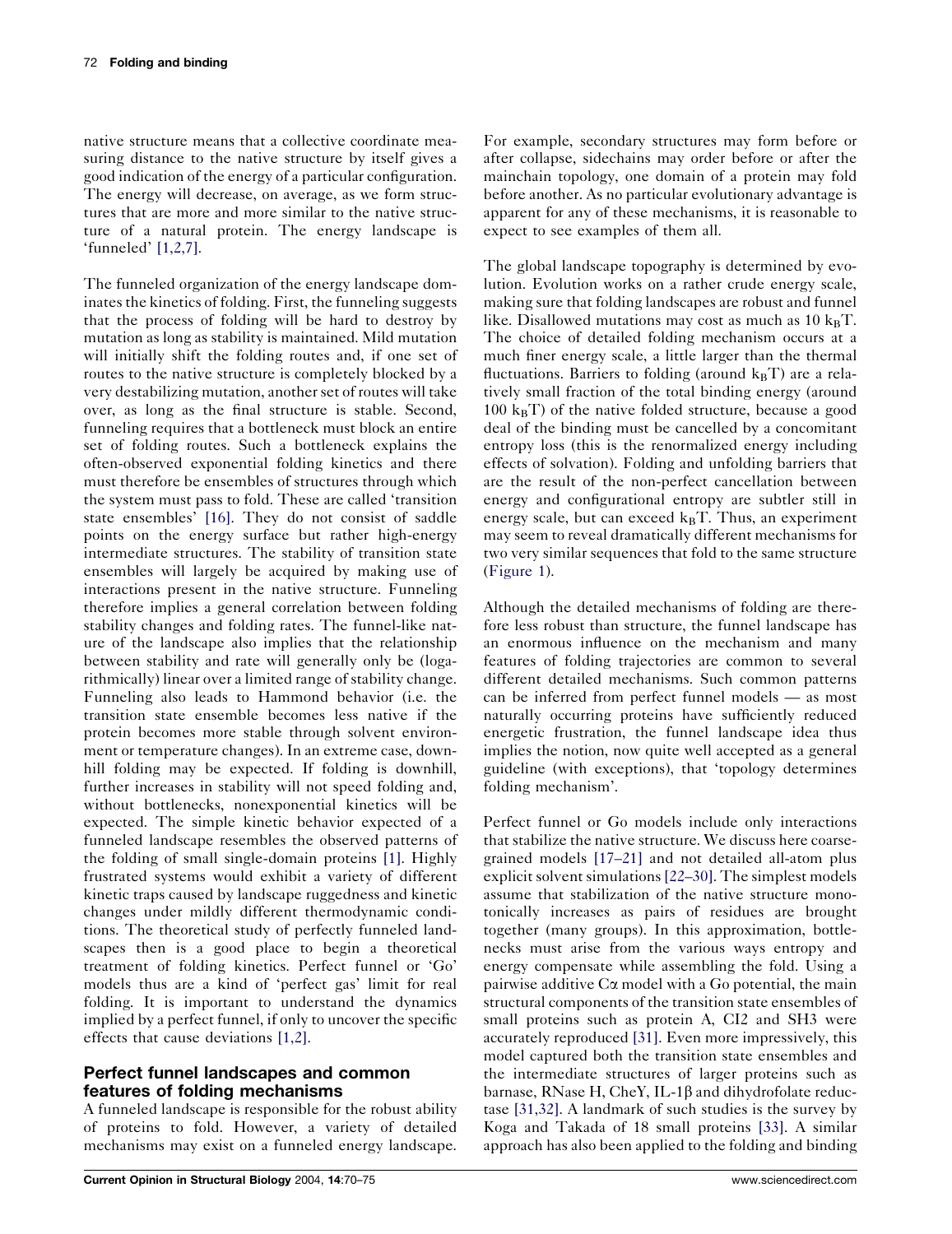<span id="page-3-0"></span>of dimers [\[34–36\].](#page-5-0) A study of 11 dimers predicts whether they follow the two- or three-state folding mechanism observed experimentally [\[35\]](#page-5-0). The folding rate of Go model proteins correlates with both the length of the protein and the relative contact order, which roughly measures the entropy cost of forming the native structure. Such a correlation was found experimentally and is even more pronounced. Of course, deliberate protein engineering can change the folding rate by a much larger amount than the entire range seen in the data set of naturally occurring proteins, so this is only a trend.

Other global trends of folding are predicted by purely analytical treatments, as reviewed by Plotkin and Onuchic [\[37,38\].](#page-5-0) Free energy functional schemes based on polymer theory [\[39–42\],](#page-5-0) and elegant simplifications of these [\[43–45\],](#page-5-0) have also proved very useful for predicting  $\Phi$ -values.

# Beyond the perfect funnel: devilish details of folding mechanisms

Fine-level, sequence-dependent variations occur in the kinetics of proteins with the same topology. Laboratory folding studies also reveal a greater level of specificity and granularity than predicted by the simplest landscapebased theories using pairwise additive forces. Landscape theory also allows us to understand these devilish details.

Some deviations occur because frustration should be minimized for evolutionary reasons, but there are many reasons for some residual energetic frustration to remain. Even if native contacts are stabilizing, they may be heterogeneous in magnitude. Both heterogeneity and residual energetic frustration may lead to negative  $\Phi$ -values or  $\Phi$ -values greater than one. Both situations have been seen in several systems. Adding inhomogeneous energies for the native contacts in homogeneous Go models predicts the existence of such sensitive frustrated sites.

Energetic heterogeneity can bias the choice of folding routes when multiple sets of routes are allowed by symmetry. This seems to be the situation for protein L and protein G, for which the geometric near symmetry of the two structural halves of the molecules can be observed in the kinetic routes by mutations or broken by permuting the protein sequence. Small variations in sequence are able to differentiate between these mechanisms [\[46–50\].](#page-5-0) In particular, all-atom Go models [\[46\],](#page-5-0) with their inherent inhomogeneity, reproduce these results.

Pairwise additive forces give lower absolute barriers to folding and faster rates than those needed to explain many laboratory measurements. If the effective interresidue interactions involve three- or four-body terms, so that several residues need to come together for stabilization, the barriers are increased because more entropy cost must be paid before binding energy is given back.

Such nonadditive forces arise from contributions of averaging over solvent or sidechain degrees of freedom. The consequences of nonadditivity have been quantified both in analytical theories [\[51\]](#page-5-0) and in simulations of nonadditive models [\[52,53\].](#page-5-0)

Funnel landscapes with nonadditive forces show increased levels of cooperativity and specificity for partially folded states [\[46,52\].](#page-5-0) This additional cooperativity makes the transition state ensemble less diffuse, more polarized and more compact. The increased compactness of the ordered regions exacerbates the effects of energetic heterogeneity. These effects are discussed in [Figure 1.](#page-1-0)

Several intriguing suggestions have been made concerning the 'gating' of folding by solvent degrees of freedom. Certainly, the formation of individual contacts in a folding protein is gated by the solvent [\[54–56\]](#page-5-0). Garcia and





A typical folding trajectory for the SH3 domain represented by a minimalist  $C\alpha$  model with Go-like interactions generalized to include a desolvation potential. A plot of the contact energies as a function of integration time steps is shown. To have a better understanding of the kinetics, several snapshots of the chain are shown in which blue spheres are used to identify contacts separated by a single water molecule (notice that unfolded residues without blue spheres are fully solvated). We color residues with formed native contacts red to specify folded portions and residues with unformed native contacts gray to specify unfolded portions. In this trajectory, (a) shows an unfolded configuration in which only the short-range native contacts are formed. This early step is followed by a transition representing structural collapse to the nearly native ensemble  $(b \rightarrow c)$ . About 23 'water' molecules are expelled during this transition. Notably, native contact formation between the diverging turn and the distal loop (indicated by a broken green circle) is crucial to this structural collapse. This region overlaps with the experimentally determined high  $\Phi$ -value regions. The final transition involves the mechanism of water expulsion from the partially hydrated hydrophobic core  $(c \rightarrow d)$ . This transition involves the formation of long-range tertiary contacts across the two sandwiched  $\beta$  sheets. Seventeen 'water' molecules are expelled cooperatively during this final transition. Configuration (d) has only a few residual 'water' molecules in the terminal regions (figure prepared by Margaret S Cheung).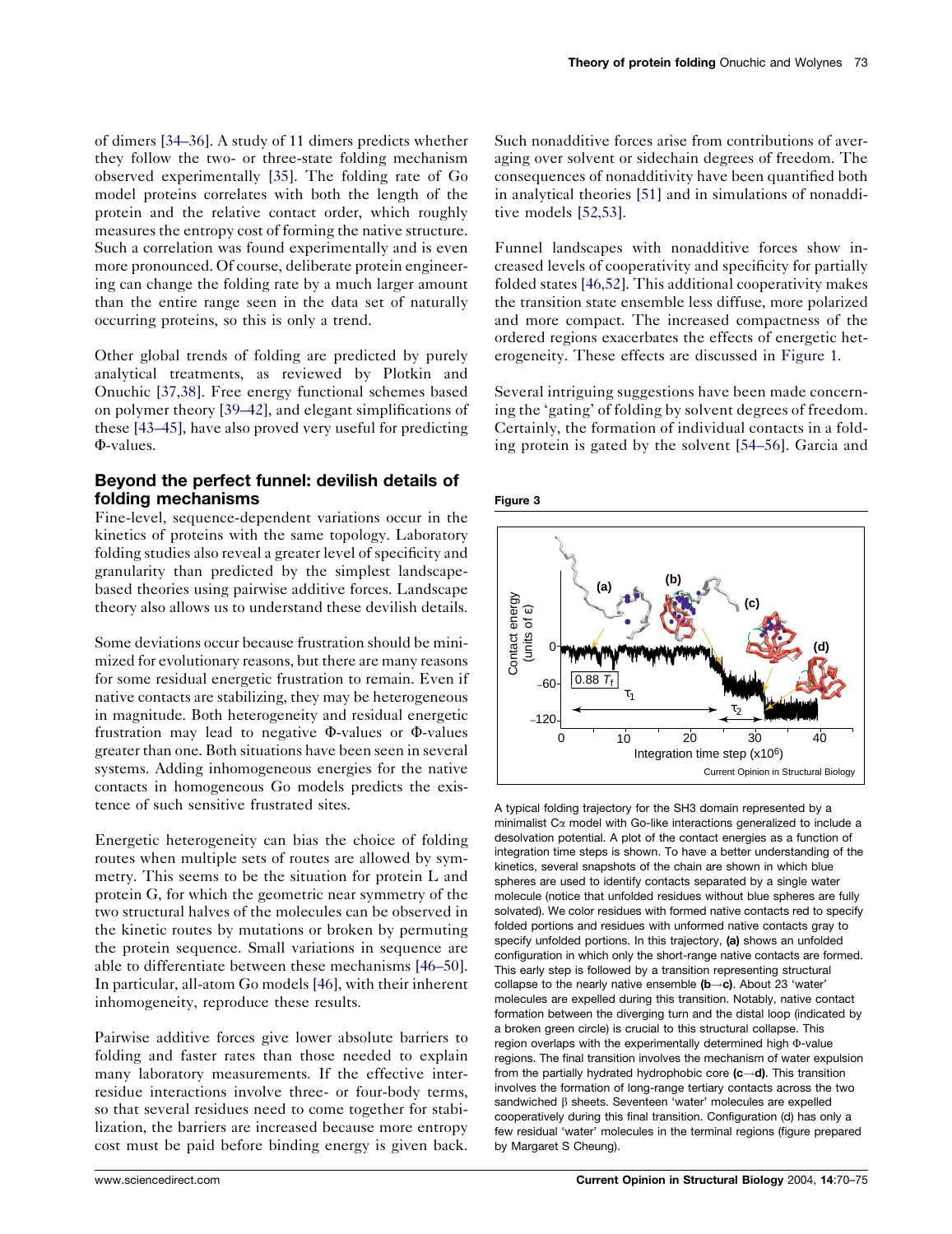<span id="page-4-0"></span>Onuchic [\[57\]](#page-5-0) have explained the non-Hammond pressure dependence of folding rates using this idea. The dynamical prefactors of the rate are reduced because of the necessity to expel one or more water molecules when hydrophobic contacts are made. A more extreme version of the solvent gating idea has also been mooted. Simulations of rigid objects approaching each other in solution show catastrophic drying events [\[58\]](#page-5-0). However, it is clear that the flexibility of partially folded chains will make such a discrete drying event less necessary, as recently demonstrated by several experiments and simulations [\[59–62\]](#page-5-0). Several simulations of folding show that flexible chains expel solvent molecules a few at a time ([Figure 3](#page-3-0) illustrates this fact with a minimalist model).

### **Conclusions**

The 20<sup>th</sup> century's fixation on structure catapulted folding to center stage in molecular biology. The lessons learned about folding may, in the future, increase our understanding of many functional motions and large-scale assembly processes. The appreciation that folding physics plays a role in the allosteric function of proteins is likely to be a recurring theme in the coming years [\[63\]](#page-5-0).

#### Acknowledgements

This work has been funded by the National Science Foundation (NSF)-sponsored Center for Theoretical Biological Physics (grants PHY-0216576 and 0225630), with additional support from the NSF to JNO (Grant MCB-0084797) and from the National Institutes of Health to PGW.

#### **References**

- 1. Onuchic JN, Luthey-Schulten Z, Wolynes PG: Theory of protein folding: the energy landscape perspective. Annu Rev Phys Chem 1997, 48:545-600.
- 2. Onuchic JN, Nymeyer H, Garcia AE, Chahine J, Socci ND: The energy landscape of protein folding: insights into folding mechanisms and scenarios. Adv Protein Chem 2000, 53:87-152.
- 3. Eaton WA, Munoz V, Thompson P, Chan CK, Hofrichter J: Submillisecond kinetics of protein folding. Curr Opin Struct Biol 1997, 7:10-14.
- 4. Fersth AR: Nucleation mechanisms in protein folding. Curr Opin Struct Biol 1997, 7:3-9.
- 5. Miranker AD, Dobson CM: Collapse and cooperativity in protein folding. Curr Opin Struct Biol 1996, 6:31-42.
- 6. Bryngelson JD, Wolynes PG: Spin-glasses and the statistical-mechanics of protein folding. Proc Natl Acad Sci USA 1987, 84:7524-7528.
- 7. Leopold PE, Montal M, Onuchic JN: Protein folding funnels: kinetic pathways through a compact conformation space. Proc Natl Acad Sci USA 1992, 89:8721-8725.
- 8. Hardin C, Eastwood MP, Prentiss M, Luthey-Schulten Z, Wolynes PG: Folding funnels: the key to robust protein structure prediction. J Comput Chem 2002, 23:138-146.
- 9. Bryngelson JD, Wolynes PG: Intermediate and barrier crossing in a random energy model (with applications to protein folding). J Phys Chem 1989, 93:6902-6915.
- 10. Udea Y, Taketomi H, Go N: Studies of protein folding, unfolding, and fluctuations by computer simulation. 2. 3-dimensional lattice model for lysozyme. Biopolymers 1978, 17:1531-1548.
- 11. Socci ND, Onuchic JN: Diffusive dynamics of the reaction coordinate for protein folding funnels. J Chem Phys 1995, 103:4732-4744.
- 12. Gutin A, Sali A, Abkevich V, Karplus M, Shakhnovich EI: Temperature dependence of the folding rate in a simple protein model: search for a 'glass' transition. J Chem Phys 1998, 108:6466-6483.
- 13. Hardin C, Eastwood MP, Luthey-Schulten Z, Wolynes PG: Associative memory Hamiltonians for structure prediction without homology: alpha-helical proteins. Proc Natl Acad Sci USA 2000, 97:14235-14240.
- 14. Hardin C, Eastwood MP, Prentiss MC, Luthey-Schulten Z, Wolynes PG: Associative memory Hamiltonians for structure prediction without homology: alpha/beta protein. Proc Natl Acad Sci USA 2003, 100:1679-1684.
- 15. Jin WZ, Kambara O, Sasakawa H, Tamura A, Takada S: De novo design of foldable proteins with smooth folding funnel: automated negative design and experimental verification. Structure 2003, 11:581-590.
- 16. Onuchic JN, Wolynes PG, Luthey-Schulten Z, Socci ND: Towards an outline of the topography of a realistic folding funnels. Proc Natl Acad Sci USA 1995, 92:3626-3630.
- 17. Ozkan SB, Bahar I, Dill KA: Transition states and the meaning of Phi-values in protein folding kinetics. Nat Struct Biol 2001, 8:765-769.
- 18. Levitt M, Warshel A: Computer simulations of protein folding. Nature 1975, 253:694-698.
- 19. Friedrichs MS, Goldstein RA, Wolynes PG: Generalized protein tertiary structure recognition using associative memory Hamiltonians. J Mol Biol 1991, 222:1013-1034.
- 20. Irback A, Peterson C, Potthast F, Sommelius O: Local interactions and protein folding: a three-dimensional off-lattice approach. J Chem Phys 1997, 107:273-282.
- 21. Guo Z, Thirumalai D, Honeycutt JD: Folding kinetics of proteins - a model study. J Chem Phys 1992, 92:525-535.
- 22. Boczko EM, Brooks CL III: First principles calculation of the folding free-energy of a 3-helix bundle protein. Science 1995, 269:393-396.
- 23. Ghosh A, Elber R, Scheraga HA: An atomically detailed study of the folding pathways of protein A with the stochastic difference equation. Proc Natl Acad Sci USA 2002, 99:10394-10398.
- 24. Duan Y, Kollman PA: Pathways to a protein folding intermediate observed in a 1-microsecond simulation in aqueous solution. Science 1998, 282:740-744.
- 25. Snow CD, Nguyen N, Pande VS, Gruebele M: Absolute comparison of simulated and experimental protein-folding dynamics. Nature 2002, 420:102-106.
- 26. Garcia AE, Sanbonmatsu KY: Alpha-helical stabilization by side chain shielding of backbone hydrogen bonds. Proc Natl Acad Sci USA 2002, 99:2782-2787.
- 27. Shea JE, Brooks CL III: From folding theories to folding proteins: a review and assessment of simulation studies of protein folding and unfolding. Annu Rev Phys Chem 2001, 52:499-535.
- 28. Daggett V, Fersht A: The present view of the mechanism of protein folding. Nat Rev Mol Cell Biol 2003, 4:497-502.
- 29. Daggett V, Fersht A: Protein folding and unfolding at atomic resolution. Cell 2002, 108:573-582.
- 30. Paci E, Vendruscolo M, Dobson CM, Karplus M: Determination of a transition state at atomic resolution from protein engineering data. J Mol Biol 2002, 324:151-164.
- 31. Clementi C, Nymeyer H, Onuchic JN: Topological and energetic factors: what determines the structural details of the transition state ensemble for protein folding? An investigation for small fast folding proteins. J Mol Biol 2000, 298:937-953.
- 32. Clementi C, Jennings PA, Onuchic JN: How native state topology affects the folding of dihydrofolate reductase and interleukinbeta. Proc Natl Acad Sci USA 2000, 97:5871-5876.